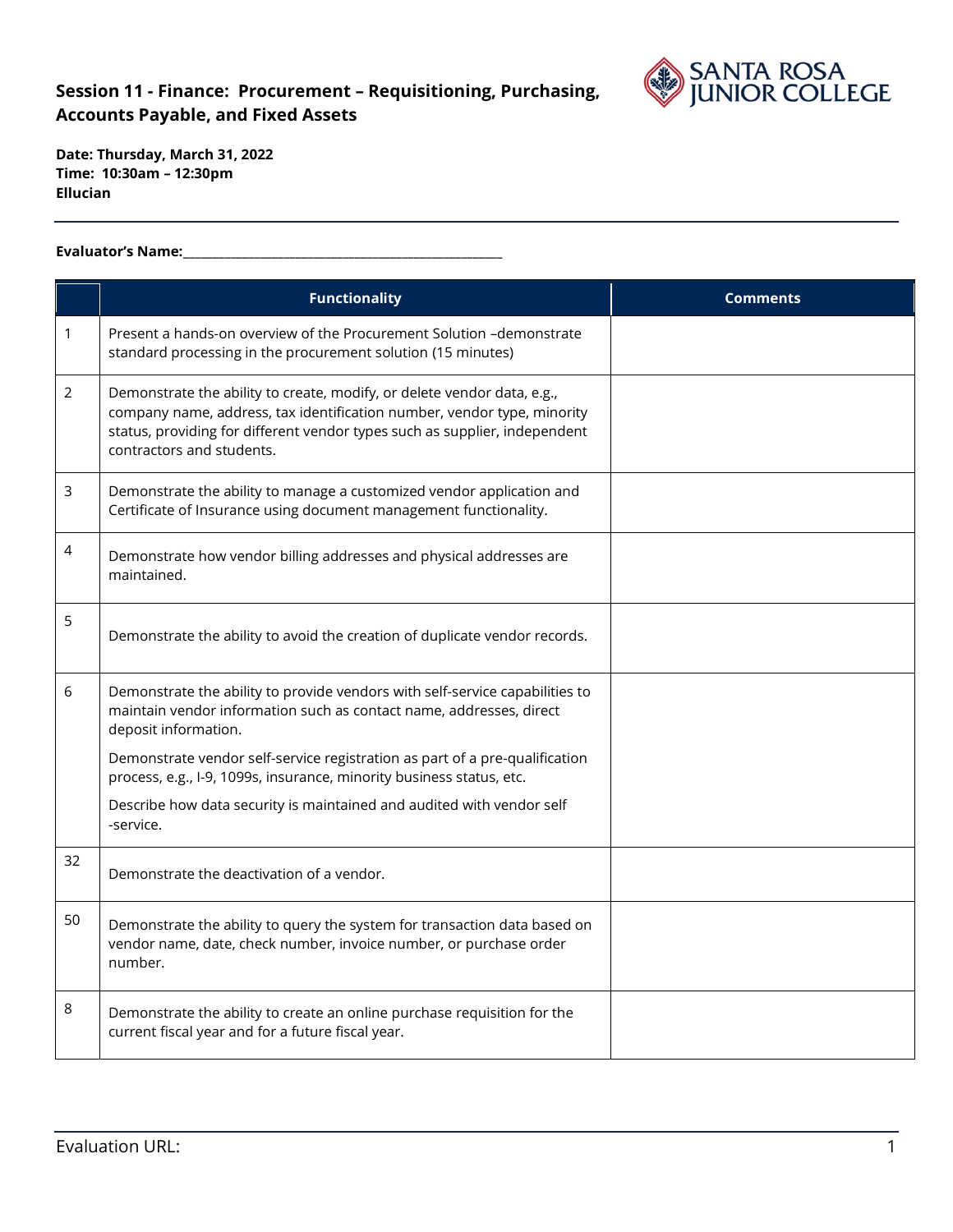

|    | <b>Functionality</b>                                                                                                                                                                | <b>Comments</b> |
|----|-------------------------------------------------------------------------------------------------------------------------------------------------------------------------------------|-----------------|
| 24 | Demonstrate the ability to track purchase requisitions, e.g., open, rejected,<br>and tied to a purchase order.                                                                      |                 |
| 28 | Demonstrate how an end user can track the progress of his/her purchase<br>requisition throughout the procurement process.                                                           |                 |
| 11 | Demonstrate the real-time prevention of purchase requisitions that exceed<br>budgeted funding. Show how end users are notified                                                      |                 |
| 12 | Demonstrate the real-time prevention of purchase requisitions with<br>improper account codes, unauthorized object codes and funds.                                                  |                 |
| 13 | Demonstrate the ability to enter requisitions with multiple accounting<br>distributions.                                                                                            |                 |
| 9  | Demonstrate the online approval/rejection process for purchase<br>requisitions.                                                                                                     |                 |
| 10 | Demonstrate notification of actions to approvers and requestors through<br>the approval process.                                                                                    |                 |
|    | Show how routing logic can be utilized - e.g., by amount, commodity<br>code, technology purchase, etc.                                                                              |                 |
| 17 | Demonstrate the ability to allow for electronic approval of POs and the<br>security that supports those approvals.                                                                  |                 |
| 16 | Demonstrate the ability to email POs as a PDF to vendors with request for<br>confirmation or other documentation of receipt with notification of<br>dispatched PO to the requester. |                 |
| 10 | Demonstrate notification of actions to approvers and requestors through<br>the approval process.                                                                                    |                 |
| 46 | Demonstrate the ability to take advantage of favorable payment terms, e.g.,<br>net 30 days.                                                                                         |                 |
| 14 | Demonstrate the creation of a purchase order, including the following data:                                                                                                         |                 |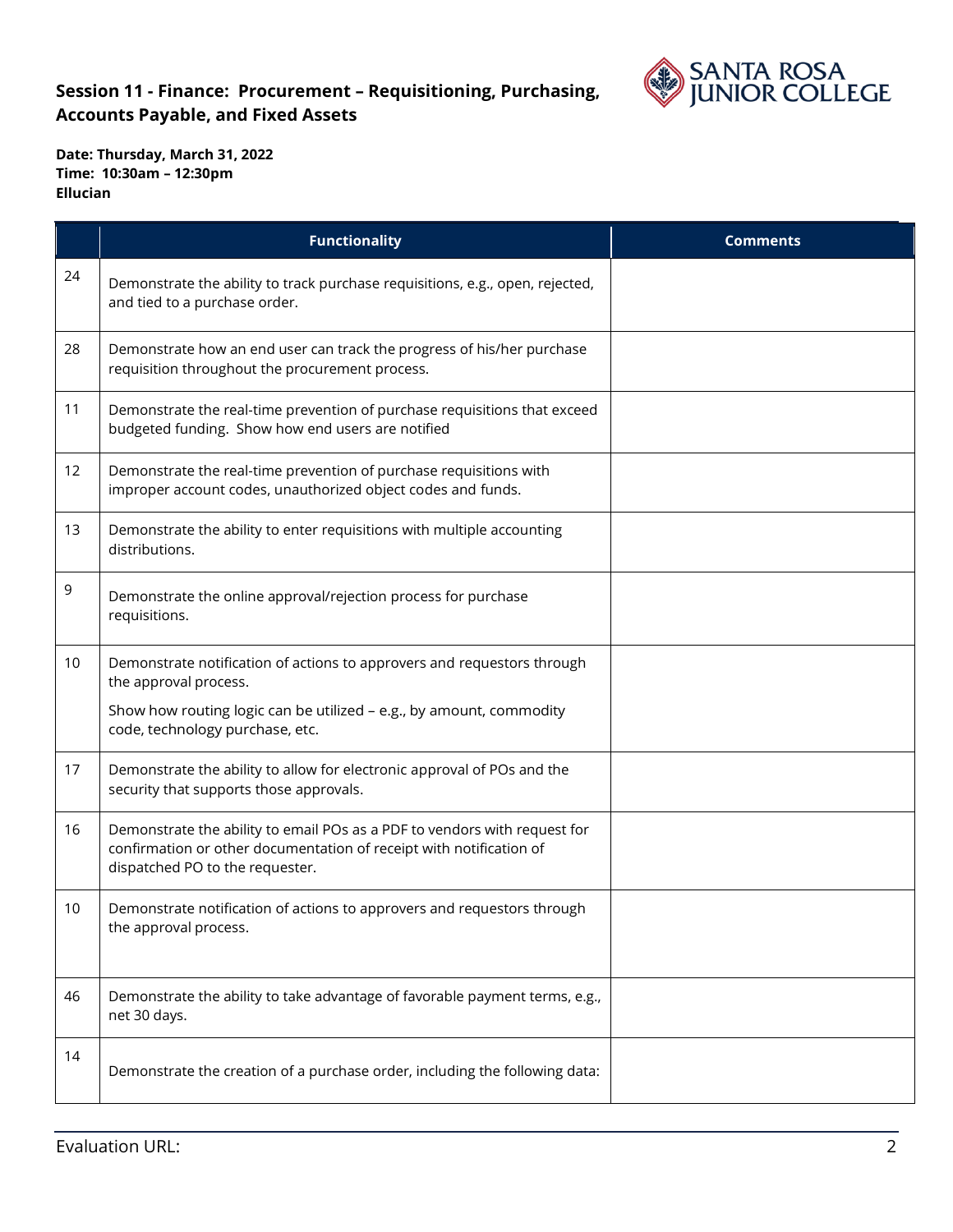

|                 | <b>Functionality</b>                                                                                                                                                 | <b>Comments</b> |
|-----------------|----------------------------------------------------------------------------------------------------------------------------------------------------------------------|-----------------|
| 14a             | Vendor data                                                                                                                                                          |                 |
| 14 <sub>b</sub> | Item (product/service) data, e.g., model, quantity, description, color, size                                                                                         |                 |
| 14c             | Ship-to address                                                                                                                                                      |                 |
| 14d             | Drop location                                                                                                                                                        |                 |
| 14e             | Comments                                                                                                                                                             |                 |
| 14f             | Terms and conditions                                                                                                                                                 |                 |
| 14g             | Requested fulfillment date                                                                                                                                           |                 |
| 14h             | Cost/expense data, including taxes, shipping, etc.                                                                                                                   |                 |
| 14i             | Buyer's name, phone, and email                                                                                                                                       |                 |
| 14j             | Requester's name, phone, and email                                                                                                                                   |                 |
| 15              | Demonstrate how the system may require additional information based on<br>the type of Purchase Order so that POs related to Contracts will require the<br>following: |                 |
| 15a             | Contract Control # or Project #                                                                                                                                      |                 |
| 15 <sub>b</sub> | Board Approval date                                                                                                                                                  |                 |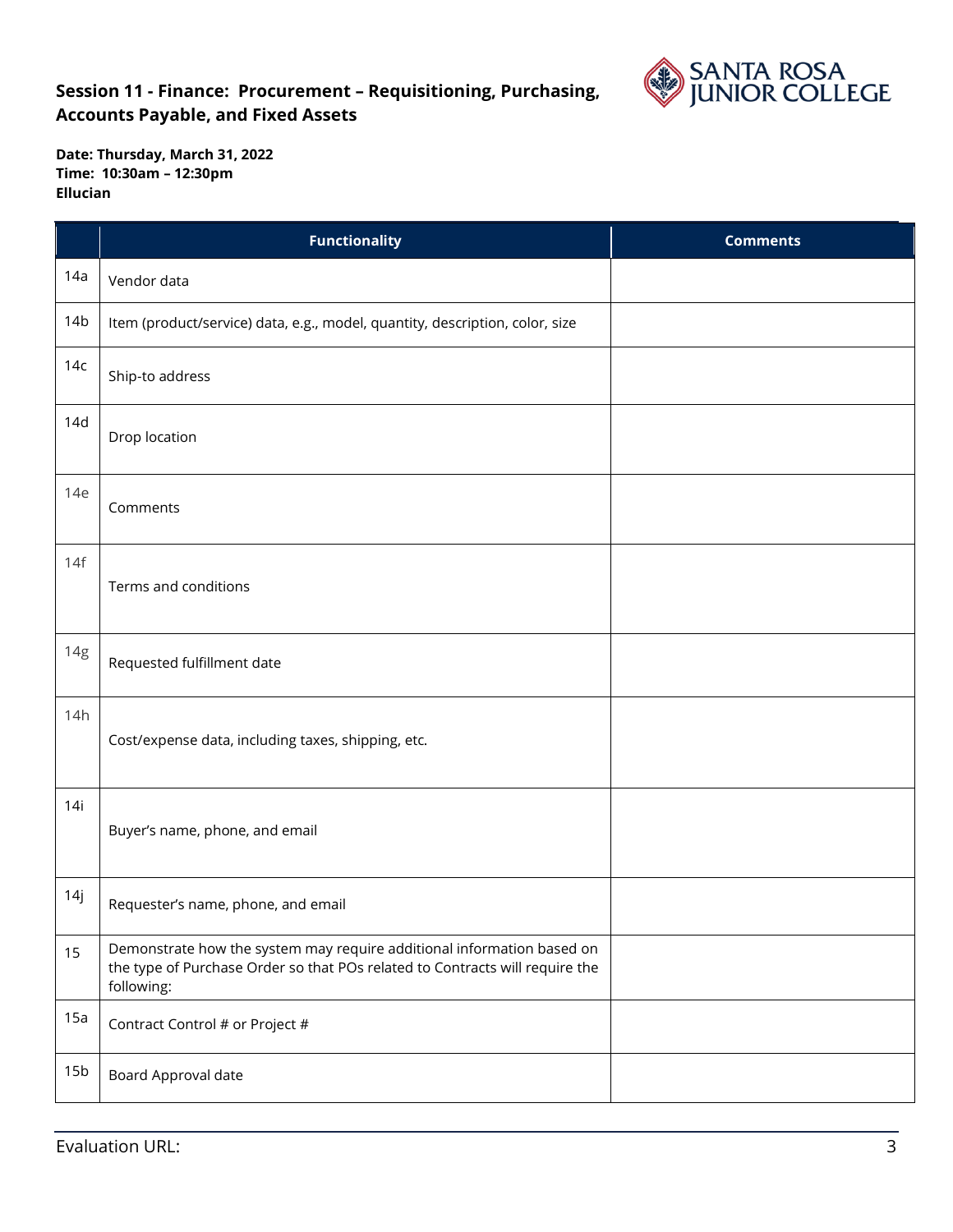

**Date: Thursday, March 31, 2022 Time: 10:30am – 12:30pm Ellucian** 

|     | <b>Functionality</b>                                                                                                                                                     | <b>Comments</b> |
|-----|--------------------------------------------------------------------------------------------------------------------------------------------------------------------------|-----------------|
| 15c | Indication that Contract is required                                                                                                                                     |                 |
| 20  | Demonstrate the ability to copy and replicate a PO that supports changing<br>the vendor's name and other information on the PO.                                          |                 |
| 21  | Demonstrate the printing of a hardcopy purchase order.                                                                                                                   |                 |
| 22  | Demonstrate the creation of an electronic purchase order.                                                                                                                |                 |
| 23  | Demonstrate the ability to assign different types of purchasing activities,<br>e.g., commodity codes to a buyer.                                                         |                 |
| 18  | Demonstrate the creation of complex purchase orders that involve multiple<br>purchase requisitions.                                                                      |                 |
| 19  | Demonstrate the ability to create open purchase orders - including<br>requiring a maximum dollar amount.                                                                 |                 |
| 25  | Demonstrate the ability to track purchase orders, e.g., open, standing,<br>closed.                                                                                       |                 |
| 26  | Demonstrate the automatic generation of purchase order numbers. Also<br>demonstrate the creation of unique requisition and PO numbers for bond-<br>related procurements. |                 |
| 27  | Demonstrate the automatic generation of requisition numbers.                                                                                                             |                 |
| 28  | Demonstrate the ability to revise purchase orders, given proper security<br>rights at the requisition level, approver level and buyer level.                             |                 |
|     | Demonstrate how an end user can track the progress of his/her purchase<br>requisition throughout the procurement process.                                                |                 |
| 33  | Demonstrate the integration of a bids management system and its<br>capabilities.                                                                                         |                 |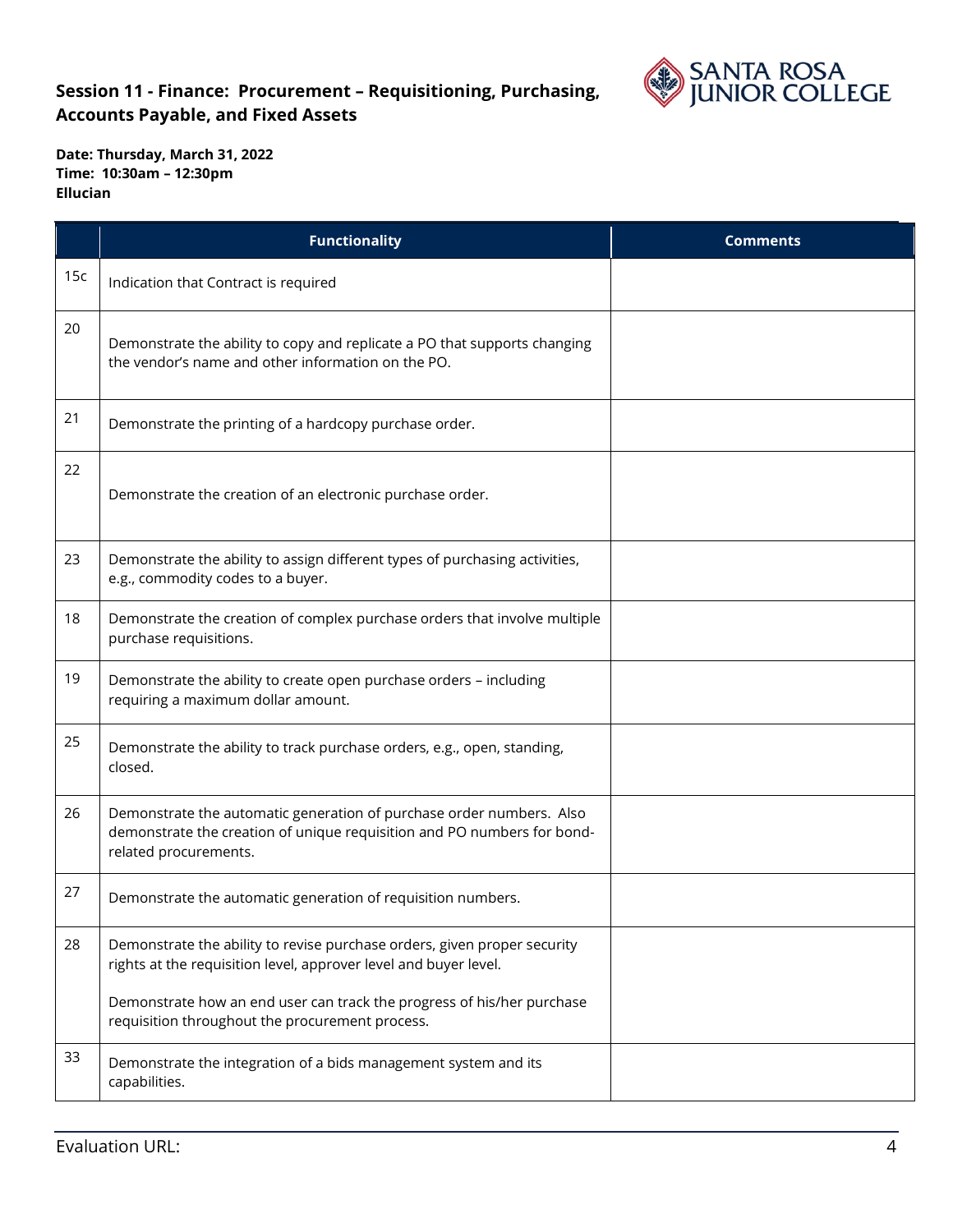

**Date: Thursday, March 31, 2022 Time: 10:30am – 12:30pm Ellucian** 

|    | <b>Functionality</b>                                                                                                                                                                                                                                                                                                                                                                                                               | <b>Comments</b> |
|----|------------------------------------------------------------------------------------------------------------------------------------------------------------------------------------------------------------------------------------------------------------------------------------------------------------------------------------------------------------------------------------------------------------------------------------|-----------------|
| 34 | Demonstrate integration of an e-procurement system and its capabilities.                                                                                                                                                                                                                                                                                                                                                           |                 |
| 35 | Demonstrate the process for document and email attachment to the<br>Requisition and PO records, including methods for organizing multiple<br>documents.                                                                                                                                                                                                                                                                            |                 |
| 7  | Demonstrate how your system can utilize questions about sustainable<br>products in the supplier database entry to provide information about<br>suppliers.                                                                                                                                                                                                                                                                          |                 |
|    | Sample supplier questions:<br>Will you comply with SRJC's sustainable purchasing policy<br>as attached here?<br>Will you be supplying sustainable products to SRJC?<br>Are you certified as a Minority Business Enterprise (MBE),<br>٠<br>Women Business Enterprise (WBE), Disadvantaged<br>Business Enterprise (DBE), Small Business (SB), Disabled<br>Veteran Business Enterprise (DVBE), or other diverse<br>supplier business? |                 |
| 58 | Demonstrate how your system displays sustainable product<br>attributes in the e-catalog/shopping interface following the<br>sustainable attribute hierarchy:                                                                                                                                                                                                                                                                       |                 |
|    | Demonstrate how your system indicates which products and<br>services are "greener" than others                                                                                                                                                                                                                                                                                                                                     |                 |
|    | Describe how your system can filter and/or sort by third-party<br>certifications                                                                                                                                                                                                                                                                                                                                                   |                 |
|    | Describe how your system can filter and/or sort by energy<br>consumption metrics                                                                                                                                                                                                                                                                                                                                                   |                 |
| 59 | Demonstrate your system's capability to prioritize viewing green<br>products in the e-catalog/shopping interface.                                                                                                                                                                                                                                                                                                                  |                 |
|    | Describe how your system can create a curated shopping list<br>of green products                                                                                                                                                                                                                                                                                                                                                   |                 |
|    | Describe how your system displays green products at the top<br>of search results                                                                                                                                                                                                                                                                                                                                                   |                 |
|    | Describe how your system can add extraneous labels<br>advertising sustainable and/or high performance qualities                                                                                                                                                                                                                                                                                                                    |                 |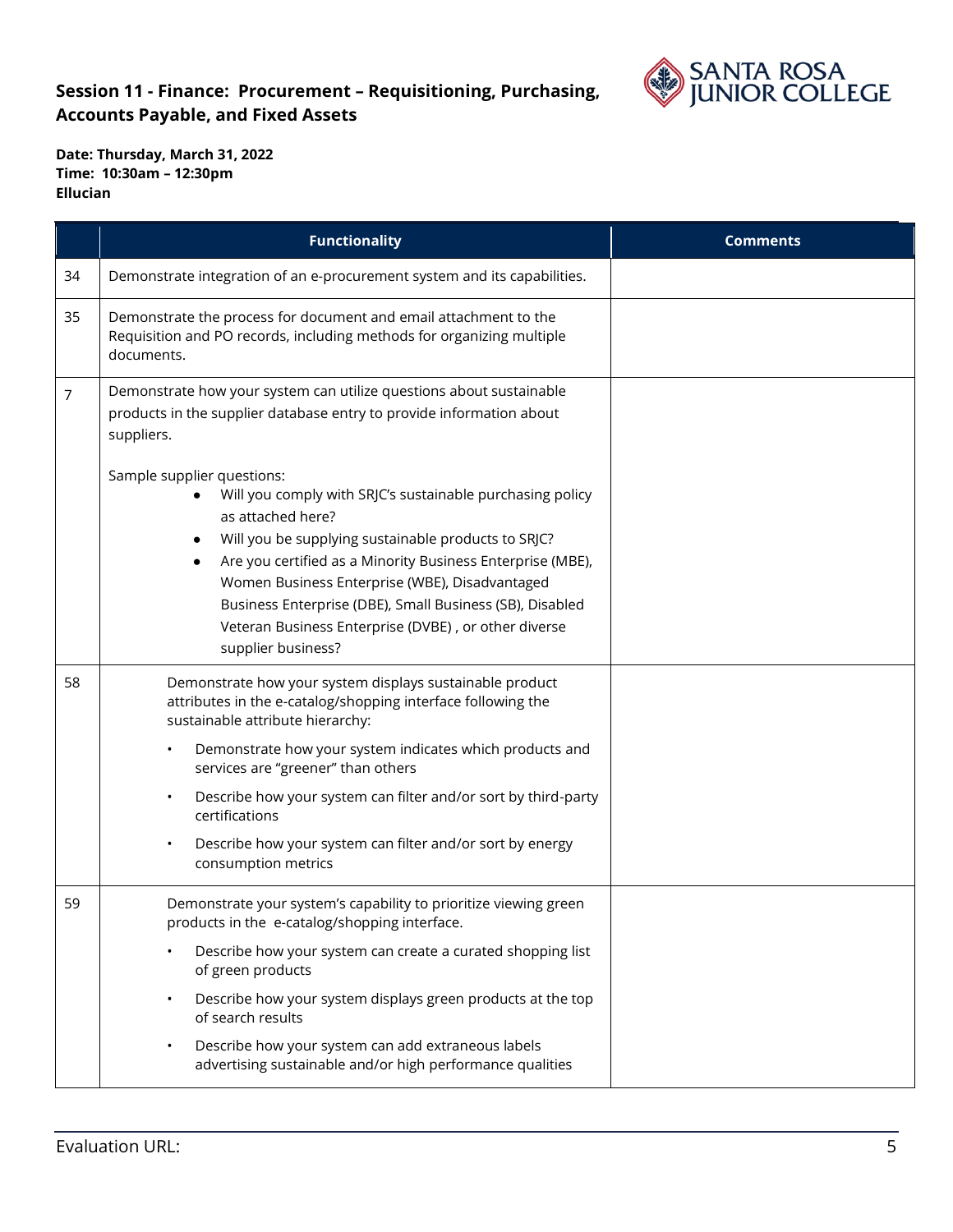

|     | <b>Functionality</b>                                                                                                    | <b>Comments</b> |
|-----|-------------------------------------------------------------------------------------------------------------------------|-----------------|
| 60  | Demonstrate how your system alerts users when purchasing a product that<br>qualifies for a green product certification. |                 |
| 61  | Demonstrate your systems ability to integrate external punch-out catalogs.                                              |                 |
| 62  | Demonstrate how your system prompts users to add relevant green<br>purchasing requirements to RFPs                      |                 |
| 63  | Demonstrate how your system requires submission of a justification for<br>requests of non-sustainable products          |                 |
| 36  | Demonstrate the receiving process and indication of receipt of<br>goods/services in the system                          |                 |
| 38  | Demonstrate the following Accounts Payable functions:                                                                   |                 |
| 38a | Entry of an invoice against a purchase order                                                                            |                 |
| 38b | Entry of an invoice without a purchase order                                                                            |                 |
| 38c | An accounts payable transaction that updates the General Ledger, budget<br>availability, and purchase order data        |                 |
| 38d | Ability to pay the cost of freight, handling, taxes, etc., by line item or the<br>entire purchase order                 |                 |
| 38e | Ability to make partial/full payments                                                                                   |                 |
| 38f | Ability to block payments with user-defined parameters, e.g., payee<br>identification number, duplicate invoice number  |                 |
| 38g | Ability to record invoice number                                                                                        |                 |
| 38h | Ability to make a payment that exceeds the purchase order amount-up to<br>a user defined dollar limit                   |                 |
| 37  | Demonstrate tracking overdue/ partial shipments and return processes,<br>including notification of end users            |                 |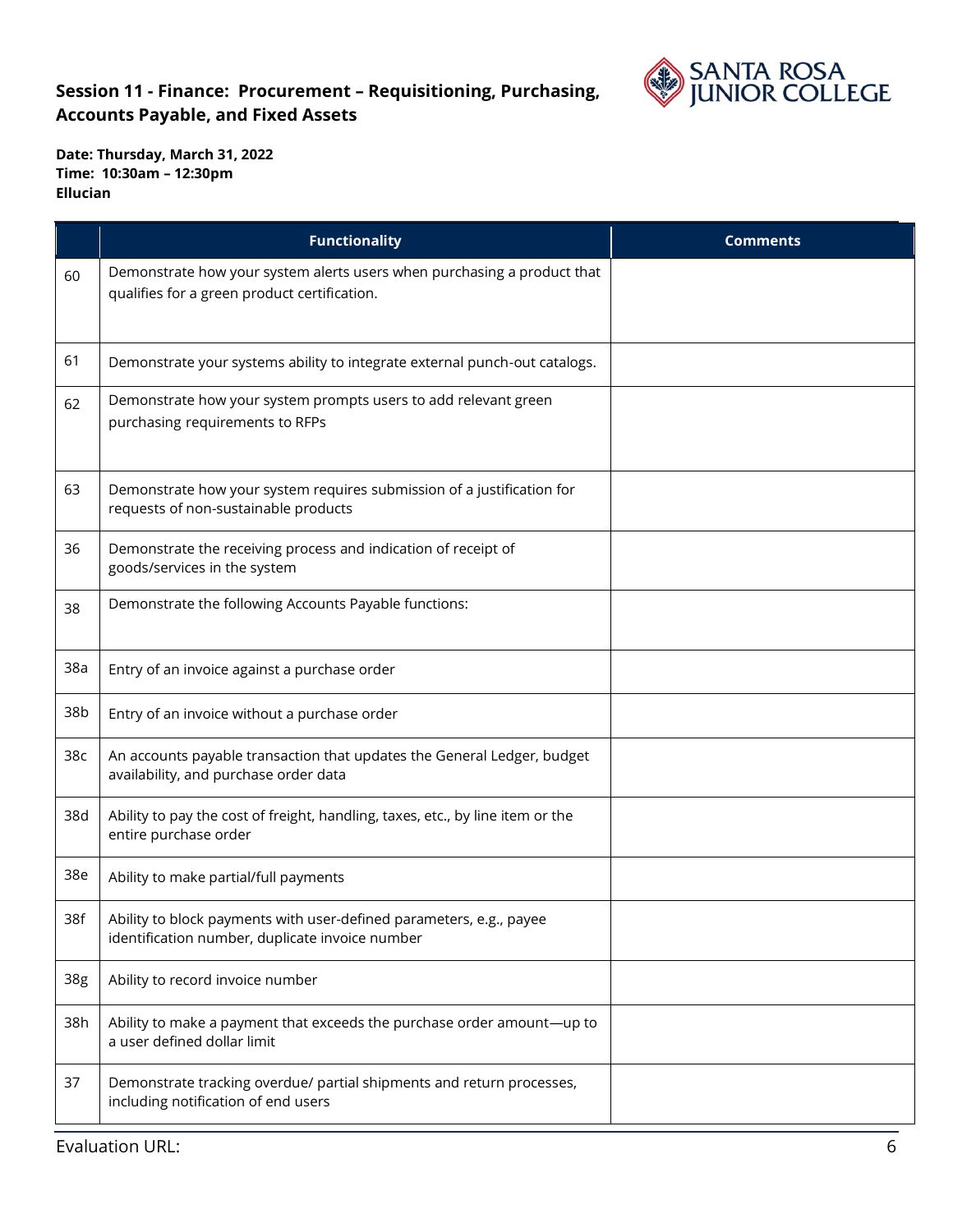

|     | <b>Functionality</b>                                                                                                                                                  | <b>Comments</b> |
|-----|-----------------------------------------------------------------------------------------------------------------------------------------------------------------------|-----------------|
| 43  | Demonstrate the ability to create and submit positive payment files to<br>banks.                                                                                      |                 |
| 47  | Demonstrate the ability to generate a report of pending accounts<br>payable-with information about check numbers, zero/negative balances,<br>etc.                     |                 |
| 51  | Demonstrate the ability to load check transaction data from a bank's<br>electronic file to clear for reconciliation.                                                  |                 |
| 52  | Demonstrate the ability to track and report outstanding checks.                                                                                                       |                 |
| 55  | Demonstrate the ability to void a check, with both scenarios:                                                                                                         |                 |
| 55a | Payable is cleared                                                                                                                                                    |                 |
| 55b | Payable is re-established for future payment                                                                                                                          |                 |
| 54  | Demonstrate the ability to automate the processing of recurring payments,<br>e.g., monthly rentals.                                                                   |                 |
| 40  | Demonstrate the approval process for pending check runs.                                                                                                              |                 |
| 41  | Demonstrate the ability to make electronic payments to vendors.                                                                                                       |                 |
| 42  | Demonstrate the ability to make payments from multiple banks.                                                                                                         |                 |
| 44  | Demonstrate the ability to generate accounts payable checks and ACH<br>payments                                                                                       |                 |
| 56  | Demonstrate the ability to generate an out-of-cycle check.                                                                                                            |                 |
| 39  | Demonstrate how the previous process can be supported by document<br>management and workflow tools to automate this process as a fully<br>electronic approval system. |                 |
| 31  | Demonstrate the ability to support Procurement Card transactions through<br>to payment.                                                                               |                 |
| 29  | Demonstrate the system's ability to generate the following reports:                                                                                                   |                 |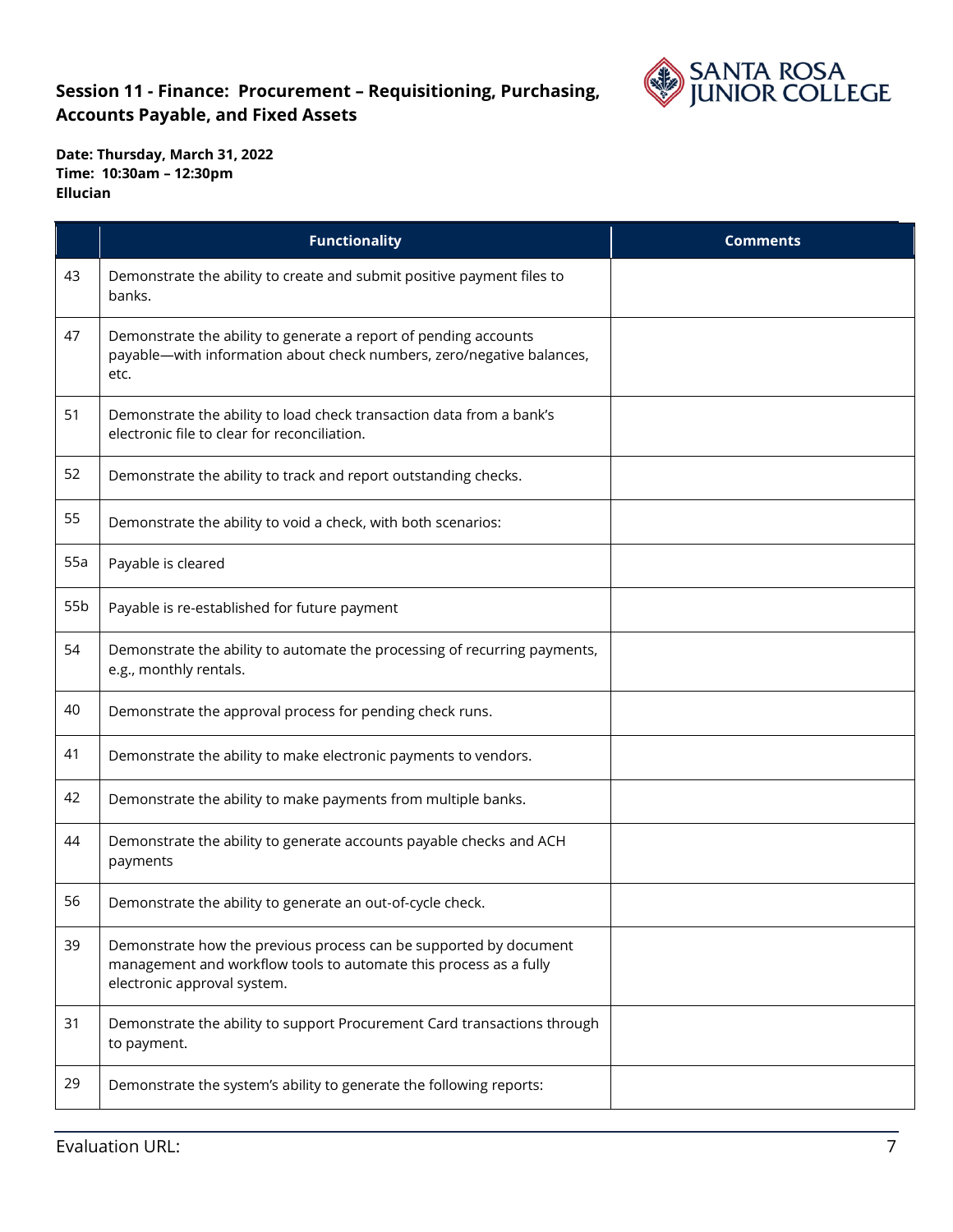

|                 | <b>Functionality</b>                                                                                                                                                                                                                                                                                                                                                                                               | <b>Comments</b> |
|-----------------|--------------------------------------------------------------------------------------------------------------------------------------------------------------------------------------------------------------------------------------------------------------------------------------------------------------------------------------------------------------------------------------------------------------------|-----------------|
| 29a             | Open purchase orders and their amounts                                                                                                                                                                                                                                                                                                                                                                             |                 |
| 29 <sub>b</sub> | Vendors needing a 1099                                                                                                                                                                                                                                                                                                                                                                                             |                 |
| 29c             | Pending requisitions awaiting conversion to purchase orders                                                                                                                                                                                                                                                                                                                                                        |                 |
| 29d             | Aged purchase orders                                                                                                                                                                                                                                                                                                                                                                                               |                 |
| 29e             | Activity details by vendor, buyer, commodity code and PO type. (e.g.,<br>blanket, contracts, etc.)                                                                                                                                                                                                                                                                                                                 |                 |
| 29f             | Past due purchase orders                                                                                                                                                                                                                                                                                                                                                                                           |                 |
| 29g             | CAL State EDD reports                                                                                                                                                                                                                                                                                                                                                                                              |                 |
| 29h             | Minority and disadvantaged business report.                                                                                                                                                                                                                                                                                                                                                                        |                 |
| 49              | Demonstrate the ability to generate a report of past due invoices.                                                                                                                                                                                                                                                                                                                                                 |                 |
| 48              | Demonstrate the ability to generate a report of invoices not paid at year<br>end.                                                                                                                                                                                                                                                                                                                                  |                 |
| 53              | Demonstrate the ability to generate reports that enable accounts payable<br>forecasting.                                                                                                                                                                                                                                                                                                                           |                 |
| 45              | Demonstrate the ability to generate a single vendor payment rather than<br>multiple separate payments.                                                                                                                                                                                                                                                                                                             |                 |
| 57              | Demonstrate the ability to perform 1099 and EDD processing.                                                                                                                                                                                                                                                                                                                                                        |                 |
| 30              | Demonstrate the ability to create a report for the Board of Trustees of all<br>Purchase Orders and MOUs for a user defined period of time.                                                                                                                                                                                                                                                                         |                 |
| 64              | Describe how your system can use data migration and systems<br>integration tools, API's, Web Services that are provided within the<br>solution that will support tight, real-time integration with third<br>party solutions. Show how this can be used to incorporate<br>sustainable attribute product data from third-party green product<br>certifiers (e.g. ENERGY STAR).<br>• Sustainable attribute hierarchy: |                 |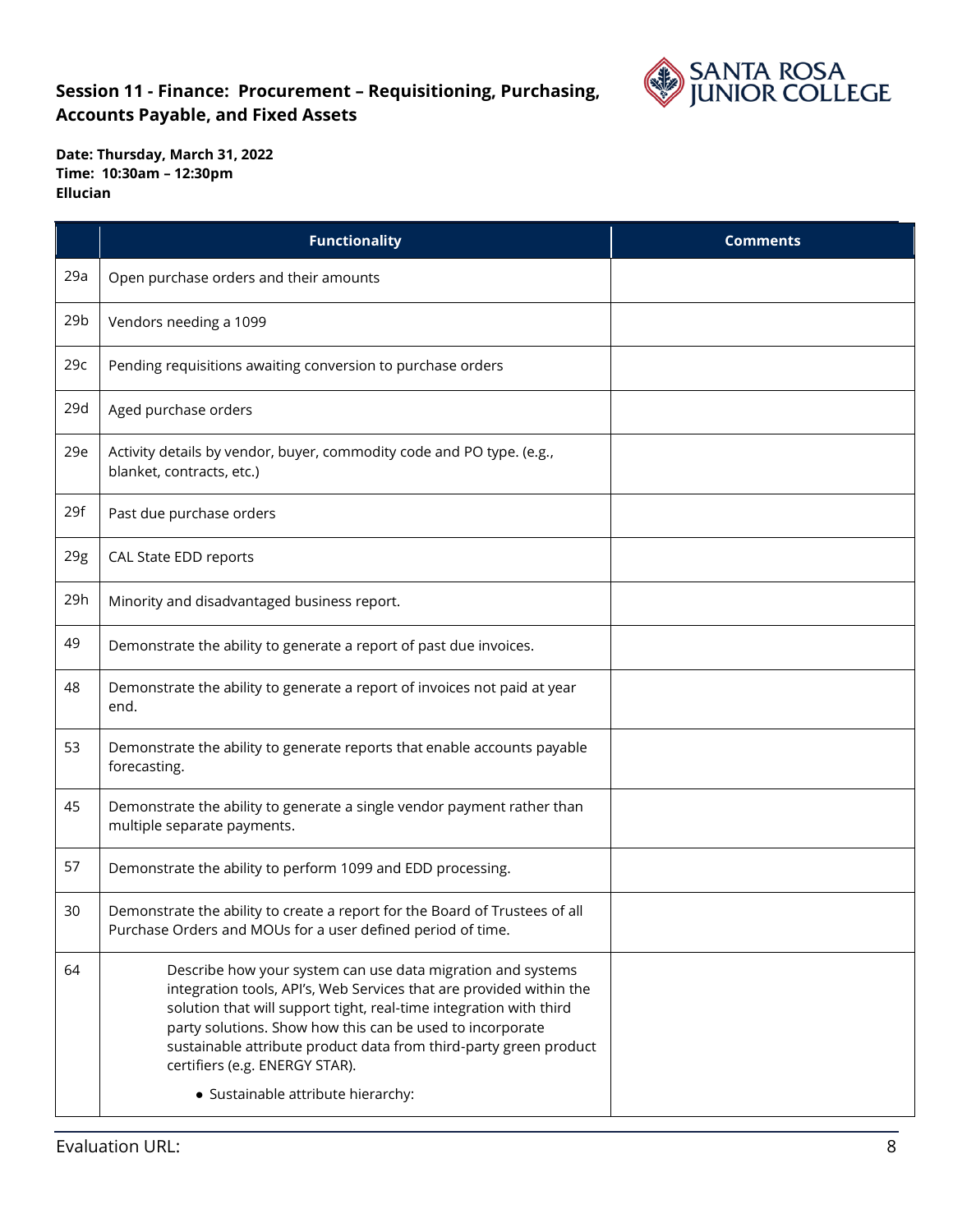

|     | <b>Functionality</b>                                                                                                                                                                                                                                                                                                              | <b>Comments</b> |
|-----|-----------------------------------------------------------------------------------------------------------------------------------------------------------------------------------------------------------------------------------------------------------------------------------------------------------------------------------|-----------------|
|     | Type of product (energy-using v.s. non-energy using)<br>$\circ$                                                                                                                                                                                                                                                                   |                 |
|     | Sustainable product (e.g. is it a certified green<br>$\circ$<br>product?)                                                                                                                                                                                                                                                         |                 |
|     | Third-party certification (e.g. ENERGY STAR certified,<br>$\circ$<br>EPEAT certified)                                                                                                                                                                                                                                             |                 |
|     | Energy consumption metrics (e.g. kw, kwh/yr, etc.)<br>$\circ$                                                                                                                                                                                                                                                                     |                 |
| 65  | Demonstrate how your system provides reports based on product<br>attributes:                                                                                                                                                                                                                                                      |                 |
|     | Demonstrate how a user can generate a report based on<br>$\bullet$<br>product code (e.g. NAICS code)                                                                                                                                                                                                                              |                 |
|     | Demonstrate how a user can generate a report based on<br>$\bullet$<br>green certification type (e.g. GreenSeal certified, ENERGY STAR<br>certified)                                                                                                                                                                               |                 |
|     | Demonstrate how a user can generate a report based on<br>$\bullet$<br>product code and green certification type (e.g. how many<br>Laptops are ENERGY STAR certified).                                                                                                                                                             |                 |
| 66  | Please describe, in detail, all other services or features your system offers<br>that would support SRJC's sustainable purchasing goals.                                                                                                                                                                                          |                 |
|     | <b>Fixed Asset Management</b>                                                                                                                                                                                                                                                                                                     |                 |
| 67  | Demonstrate the process of taking a PO item to a complete asset record                                                                                                                                                                                                                                                            |                 |
| 68  | Demonstrate the following Fixed Asset functions:                                                                                                                                                                                                                                                                                  |                 |
| 68a | Ability to assign characteristics to a particular fixed asset, including<br>purchase order number, cost basis, tag number, fixed asset number,<br>location (campus, building, room), depreciation schedule, budget number,<br>purchase date, responsible party, disposal date and method, differentiation<br>of grant assets, etc |                 |
| 68b | Ability to generate fixed asset inventory reports, including segregation by<br>asset type, account code, department, location, PO number, vendor, and<br>description.                                                                                                                                                             |                 |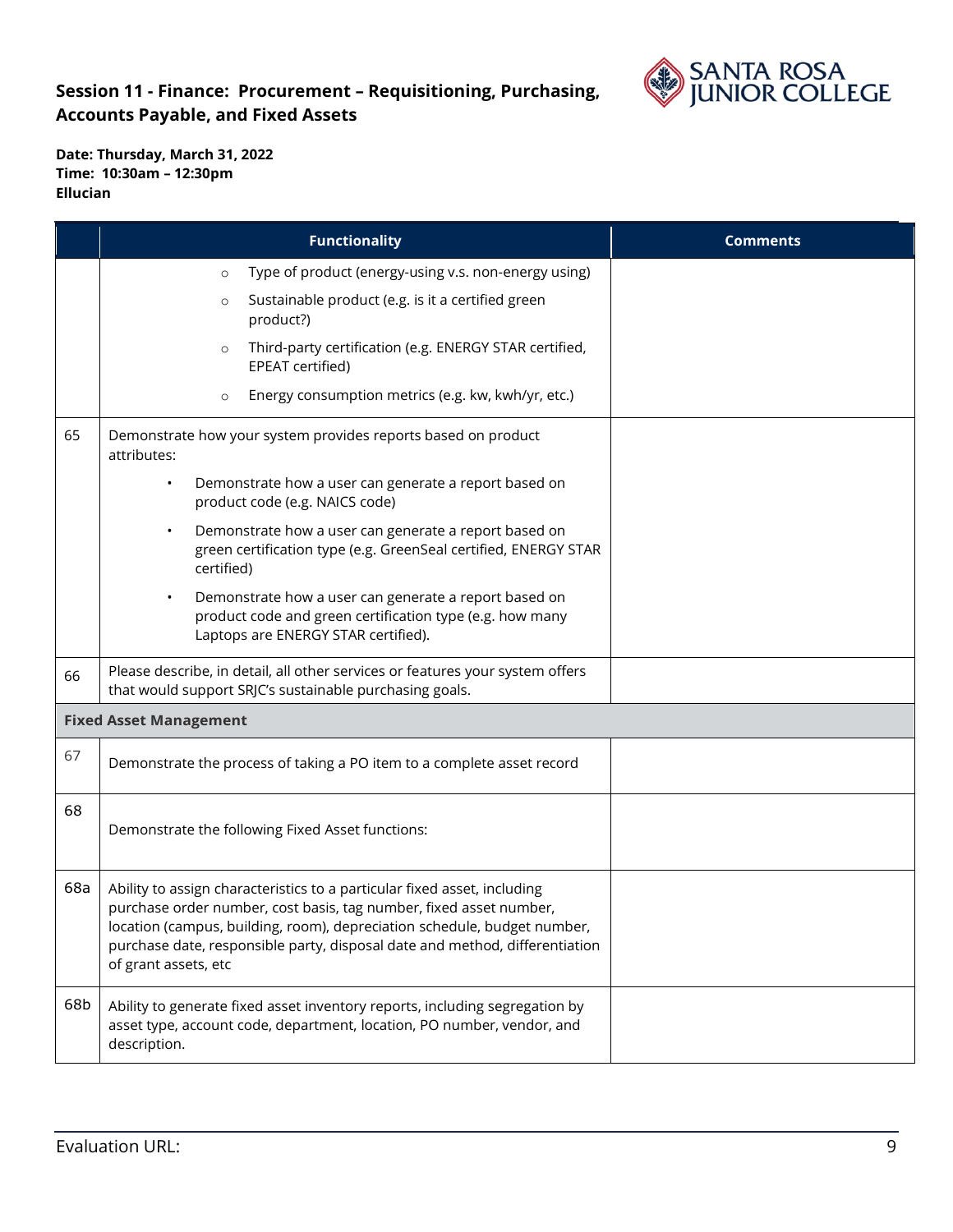

**Date: Thursday, March 31, 2022 Time: 10:30am – 12:30pm Ellucian** 

|     | <b>Functionality</b>                                                                                                                 | <b>Comments</b> |
|-----|--------------------------------------------------------------------------------------------------------------------------------------|-----------------|
| 68c | Ability to identify fixed assets as missing, relocated, broken, cannibalized,<br>donated, sold at auction, etc.                      |                 |
| 68d | Ability to dispose of a fixed asset and report gain/loss on disposal.                                                                |                 |
| 68e | Ability to reconcile fixed asset records to the General Ledger                                                                       |                 |
| 69  | Demonstrate the ability combine fixed assets and non-fixed assets on a<br>single purchase order.                                     |                 |
| 70  | Demonstrate the ability to combine two lines from a PO into a single asset<br>record.                                                |                 |
| 71  | Demonstrate the ability to track construction-in-progress.                                                                           |                 |
| 72  | Demonstrate the ability to support the calculation and posting of<br>depreciation of fixed assets by location. Include the following |                 |
| 72a | Pro-Rated                                                                                                                            |                 |
| 72b | <b>Straight Line</b>                                                                                                                 |                 |
| 72c | Ability to default key depreciated data                                                                                              |                 |